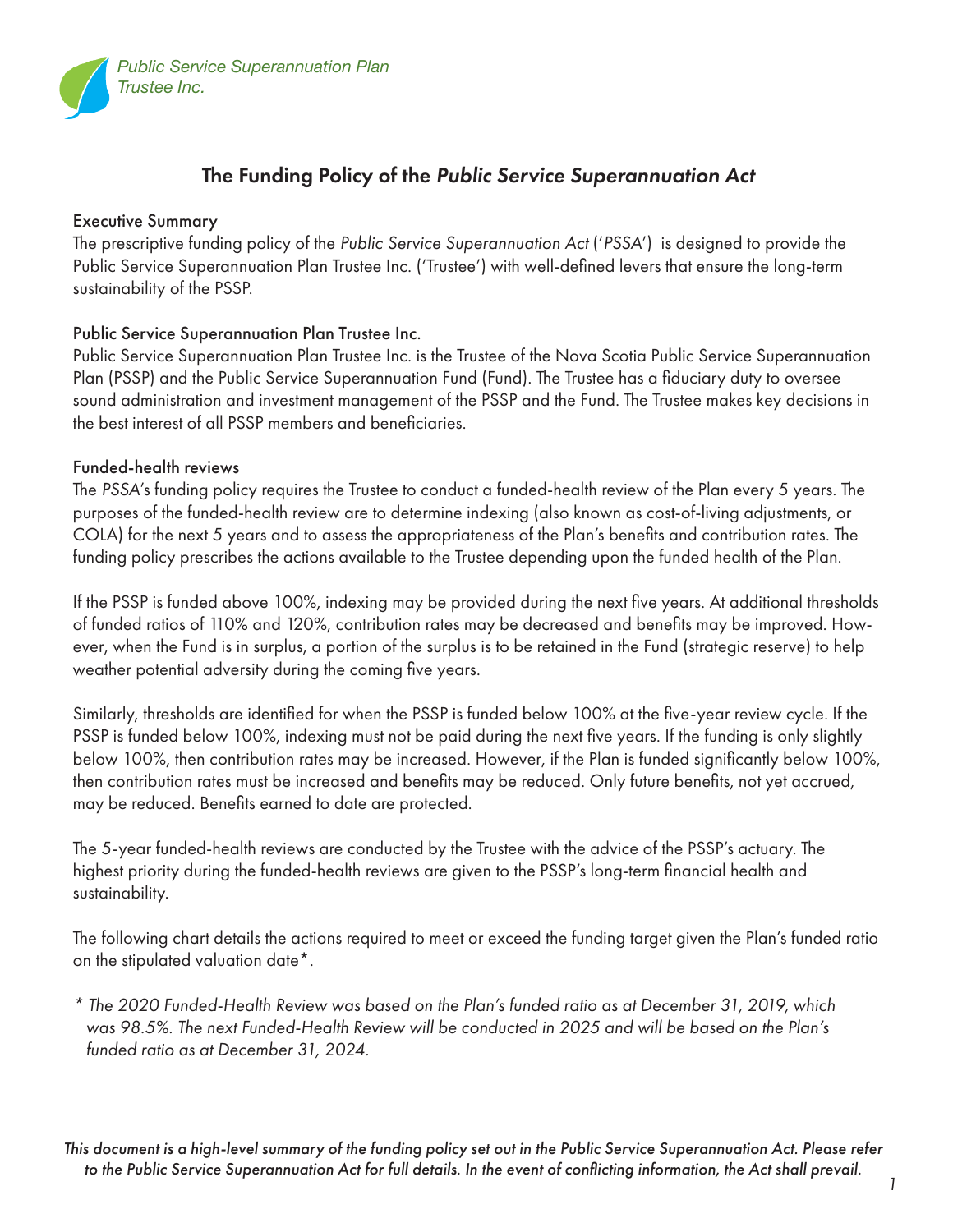## Funding Policy Summary

If the Plan is *underfunded* on the stipulated valuation date:



 *2 This document is a high-level summary of the funding policy set out in the Public Service Superannuation Act. Please refer to the Public Service Superannuation Act for full details. In the event of conflicting information, the Act shall prevail.*